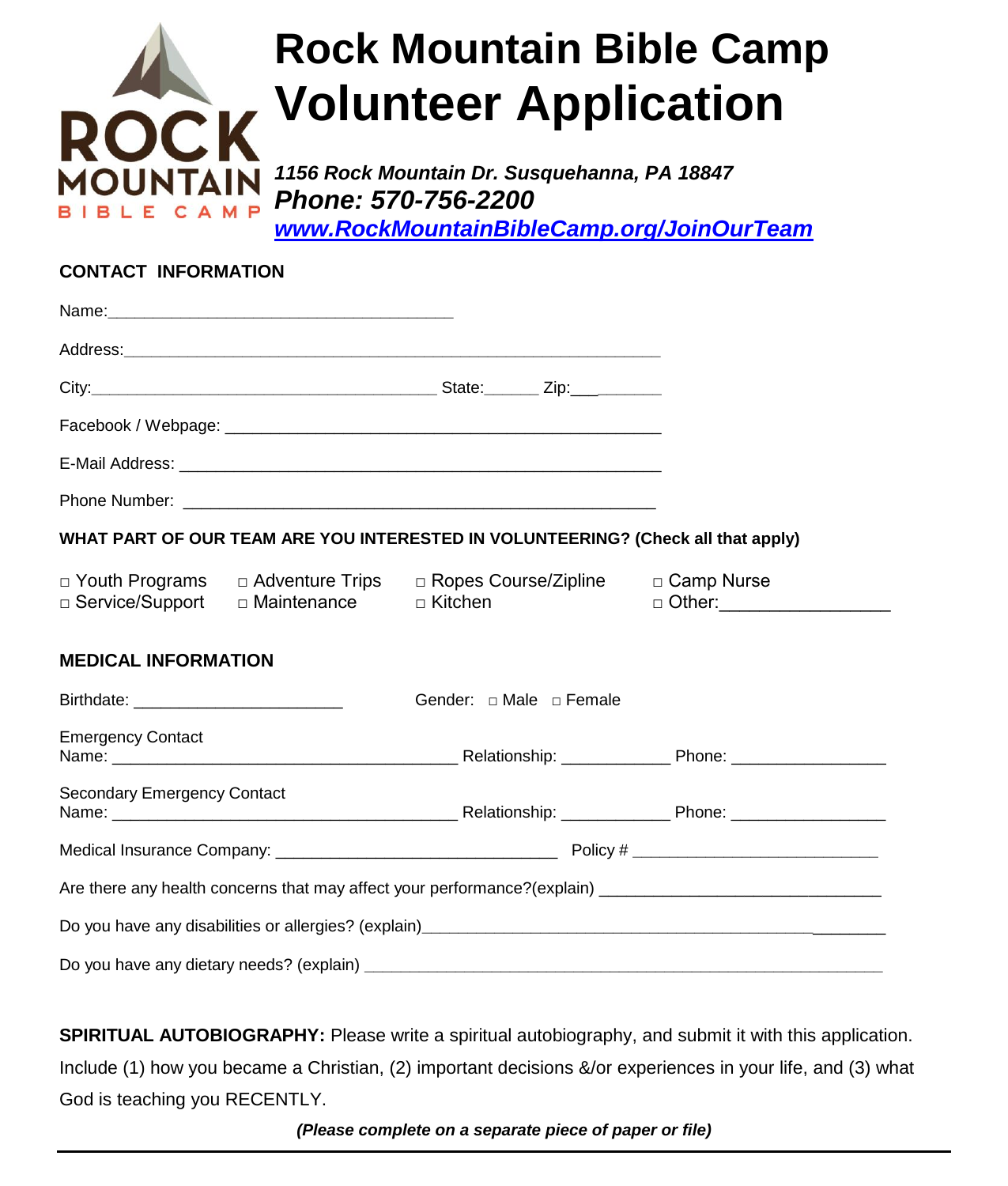## **CRIMINAL BACKGROUND**

Have you ever…

| Been arrested for any reason?                                                                                    | $\square$ Yes $\square$ No |  |
|------------------------------------------------------------------------------------------------------------------|----------------------------|--|
| Been convicted of. Or pleaded no contest to, any crime?                                                          | $\Box$ Yes $\Box$ No       |  |
| Engaged in, or been accused of, any act of child molestation, exploitation, or abuse? $\square$ Yes $\square$ No |                            |  |
| Possessed traits or tendencies that pose a risk to children, youth, or others?                                   | $\square$ Yes $\square$ No |  |
| Had a reason why you should not work directly with children or youth?                                            | $\square$ Yes $\square$ No |  |
| If the answer to any of these questions is "yes", please explain in detail:                                      |                            |  |

\_\_\_\_\_\_\_\_\_\_\_\_\_\_\_\_\_\_\_\_\_\_\_\_\_\_\_\_\_\_\_\_\_\_\_\_\_\_\_\_\_\_\_\_\_\_\_\_\_\_\_\_\_\_\_\_\_\_\_\_\_\_\_\_\_\_\_\_\_\_\_\_\_\_\_\_\_\_\_\_

#### **I authorize Rock Mountain Bible Camp to conduct a criminal background investigation.**

| Signed:                                    | Date: |
|--------------------------------------------|-------|
| Parent/Guardian (if applicant is a minor): |       |

## **MEDIA RELEASE**

I grant permission for the use of images or videos of me/my child, with or without my name by RMBC for purposes including but not limited to: promotional materials, printed publications, internet posts including social media, television and other media sources.

| <b>APPLICANT SIGNATURE</b>                                        | Date |
|-------------------------------------------------------------------|------|
| (Applicants under the age of 18 need a parental signature below.) |      |
|                                                                   |      |

| <b>PARENT SIGNATURE</b> |  |
|-------------------------|--|
|                         |  |

# **RMBC VOLUNTEER STANDARDS**

- 1. I am a born-again Christian, and my life reflects evidence of my relationship with Jesus Christ.
- 2. I desire that my conversation will honor God and be free from questionable language and content.
- 3. I desire to lead the unsaved to Christ by my words, attitudes, and actions.
- 4. I desire to encourage other Christians to grow in their relationship with Christ.
- 5. I will strive for an attitude of cooperation, an atmosphere of unity, and submission to authority.
- 6. I will use my time at camp as a means to develop interpersonal relationships that will glorify God.

## *I have carefully read the Standards statements, and I agree with their content.*

#### *I will prayerfully uphold them to the best of my ability.*

**Signed: \_\_\_\_\_\_\_\_\_\_\_\_\_\_\_\_\_\_\_\_\_\_\_\_\_\_\_\_\_\_\_\_\_\_\_\_\_\_\_\_\_\_\_\_\_\_\_\_ Date \_\_\_\_\_\_\_\_\_\_\_\_\_\_\_\_**